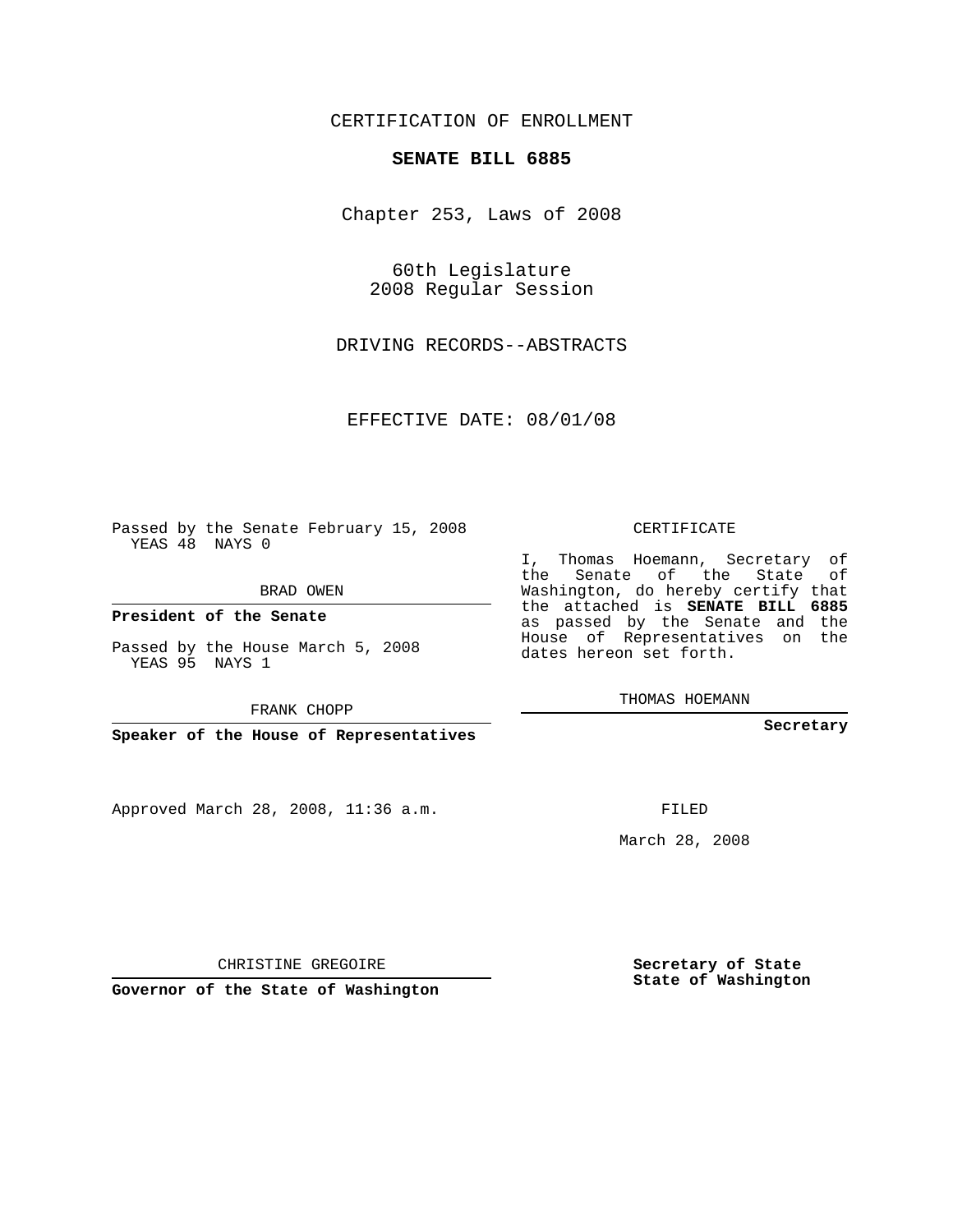## **SENATE BILL 6885** \_\_\_\_\_\_\_\_\_\_\_\_\_\_\_\_\_\_\_\_\_\_\_\_\_\_\_\_\_\_\_\_\_\_\_\_\_\_\_\_\_\_\_\_\_

\_\_\_\_\_\_\_\_\_\_\_\_\_\_\_\_\_\_\_\_\_\_\_\_\_\_\_\_\_\_\_\_\_\_\_\_\_\_\_\_\_\_\_\_\_

Passed Legislature - 2008 Regular Session

**State of Washington 60th Legislature 2008 Regular Session By** Senators King and Swecker

Read first time 01/31/08. Referred to Committee on Transportation.

 AN ACT Relating to abstracts of driving records; amending RCW 46.52.130; and providing an effective date.

BE IT ENACTED BY THE LEGISLATURE OF THE STATE OF WASHINGTON:

 **Sec. 1.** RCW 46.52.130 and 2007 c 424 s 3 are each amended to read as follows:

 (1) A certified abstract of the driving record shall be furnished only to:

8 (a) The individual named in the abstract;

 (b) An employer or prospective employer or an agent acting on behalf of an employer or prospective employer, or a volunteer organization for which the named individual has submitted an application for a position that could require the transportation of children under eighteen years of age, adults over sixty-five years of age, or persons with mental or physical disabilities;

 (c) An employee or agent of a transit authority checking prospective volunteer vanpool drivers for insurance and risk management needs;

 (d) The insurance carrier that has insurance in effect covering the employer or a prospective employer;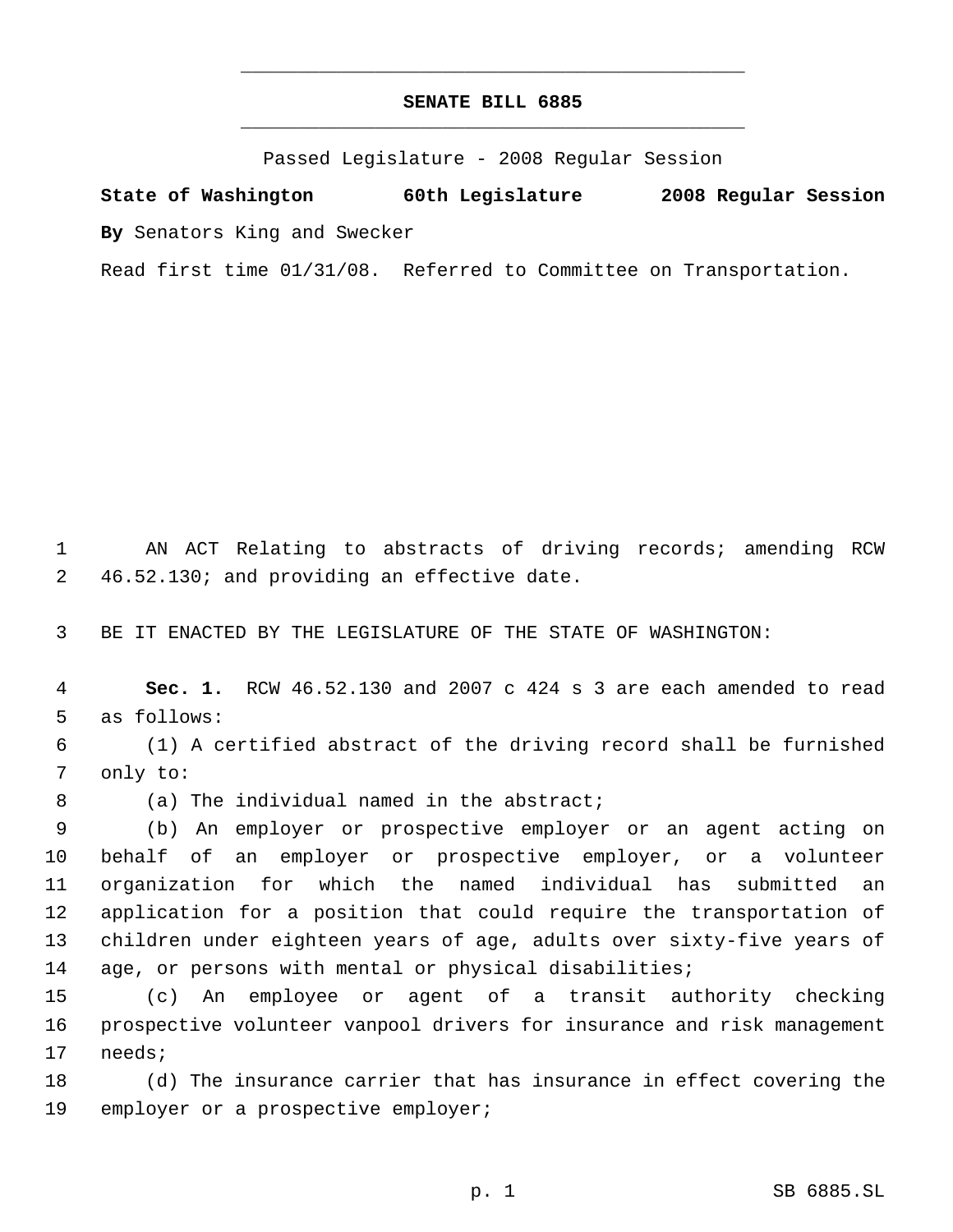(e) The insurance carrier that has motor vehicle or life insurance 2 in effect covering the named individual;

 (f) The insurance carrier to which the named individual has applied;

 (g) An alcohol/drug assessment or treatment agency approved by the department of social and health services, to which the named individual 7 has applied or been assigned for evaluation or treatment;  $((\theta \cdot \mathbf{r}))$ 

8 (h) City and county prosecuting attorneys<u>; or</u>

 (i) State colleges, universities, or agencies for employment and 10 risk management purposes; or units of local government authorized to self-insure under RCW 48.62.031.

 (2) City attorneys and county prosecuting attorneys may provide the driving record to alcohol/drug assessment or treatment agencies approved by the department of social and health services to which the named individual has applied or been assigned for evaluation or treatment.

 (3)(a) The director, upon proper request, shall furnish a certified abstract covering the period of not more than the last three years to insurance companies.

 (b) The director may enter into a contractual agreement with an insurance company or its agent for the limited purpose of reviewing the driving records of existing policyholders for changes to the record during specified periods of time. The department shall establish a fee for this service, which must be deposited in the highway safety fund. The fee for this service must be set at a level that will not result in a net revenue loss to the state. Any information provided under this subsection must be treated in the same manner and subject to the same restrictions as certified abstracts.

 (4) Upon proper request, the director shall furnish a certified abstract covering a period of not more than the last five years to state approved alcohol/drug assessment or treatment agencies, except that the certified abstract shall also include records of alcohol- related offenses as defined in RCW 46.01.260(2) covering a period of not more than the last ten years.

 (5) Upon proper request, a certified abstract of the full driving record maintained by the department shall be furnished to a city or county prosecuting attorney, to the individual named in the abstract, to an employer or prospective employer or an agent acting on behalf of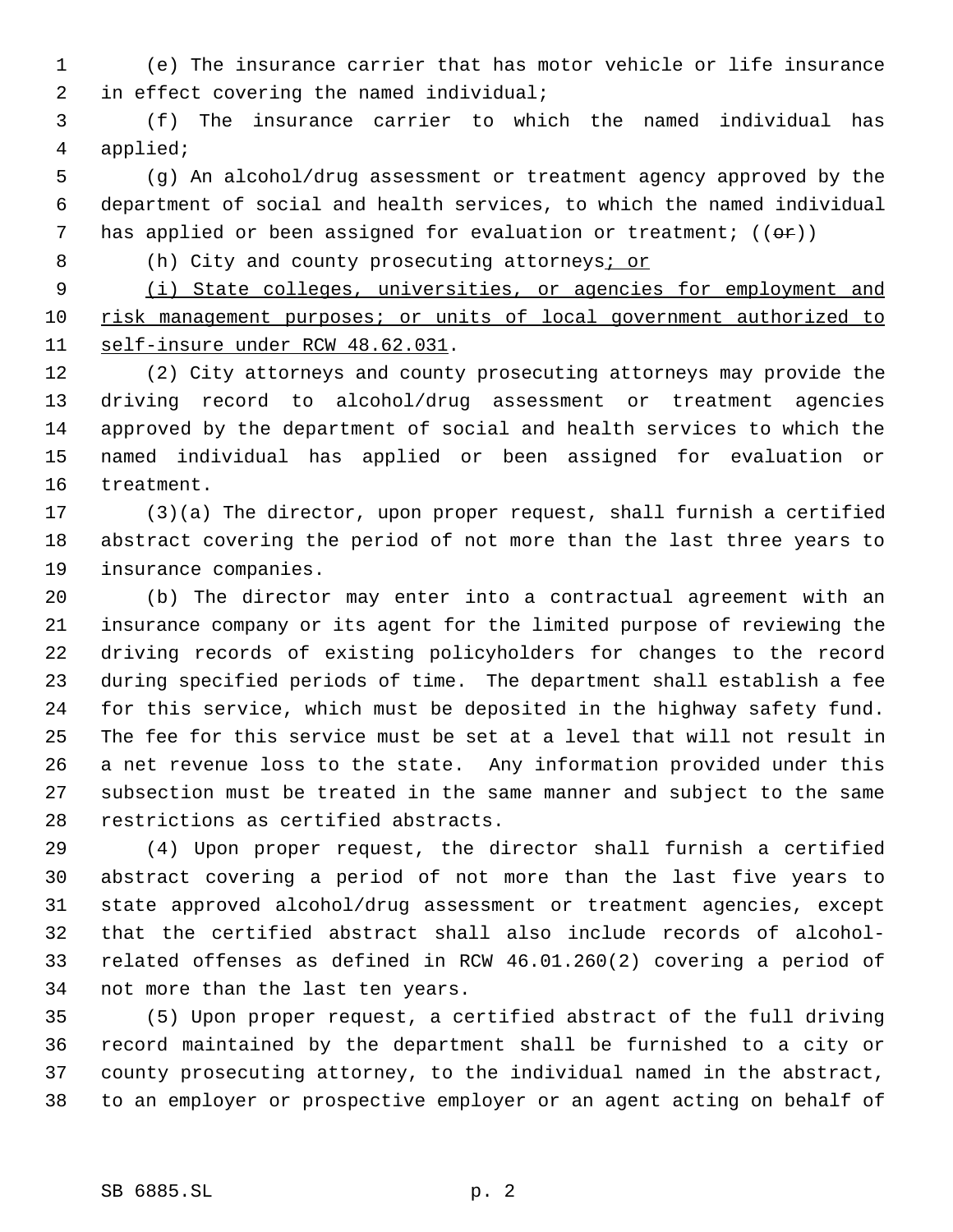an employer or prospective employer of the named individual, or to a volunteer organization for which the named individual has submitted an application for a position that could require the transportation of children under eighteen years of age, adults over sixty-five years of age, or persons with physical or mental disabilities, or to an employee or agent of a transit authority checking prospective volunteer vanpool drivers for insurance and risk management needs.

(6) The abstract, whenever possible, shall include:

 (a) An enumeration of motor vehicle accidents in which the person was driving;

(b) The total number of vehicles involved;

(c) Whether the vehicles were legally parked or moving;

(d) Whether the vehicles were occupied at the time of the accident;

(e) Whether the accident resulted in any fatality;

 (f) Any reported convictions, forfeitures of bail, or findings that an infraction was committed based upon a violation of any motor vehicle law;

(g) The status of the person's driving privilege in this state; and

 (h) Any reports of failure to appear in response to a traffic citation or failure to respond to a notice of infraction served upon the named individual by an arresting officer.

 (7) Certified abstracts furnished to prosecutors and alcohol/drug assessment or treatment agencies shall also indicate whether a recorded violation is an alcohol-related offense as defined in RCW 46.01.260(2) that was originally charged as one of the alcohol-related offenses designated in RCW 46.01.260(2)(b)(i).

 (8) The abstract provided to the insurance company shall exclude any information, except that related to the commission of misdemeanors or felonies by the individual, pertaining to law enforcement officers or firefighters as defined in RCW 41.26.030, or any officer of the Washington state patrol, while driving official vehicles in the performance of occupational duty. The abstract provided to the insurance company shall include convictions for RCW 46.61.5249 and 46.61.525 except that the abstract shall report them only as negligent driving without reference to whether they are for first or second degree negligent driving. The abstract provided to the insurance company shall exclude any deferred prosecution under RCW 10.05.060,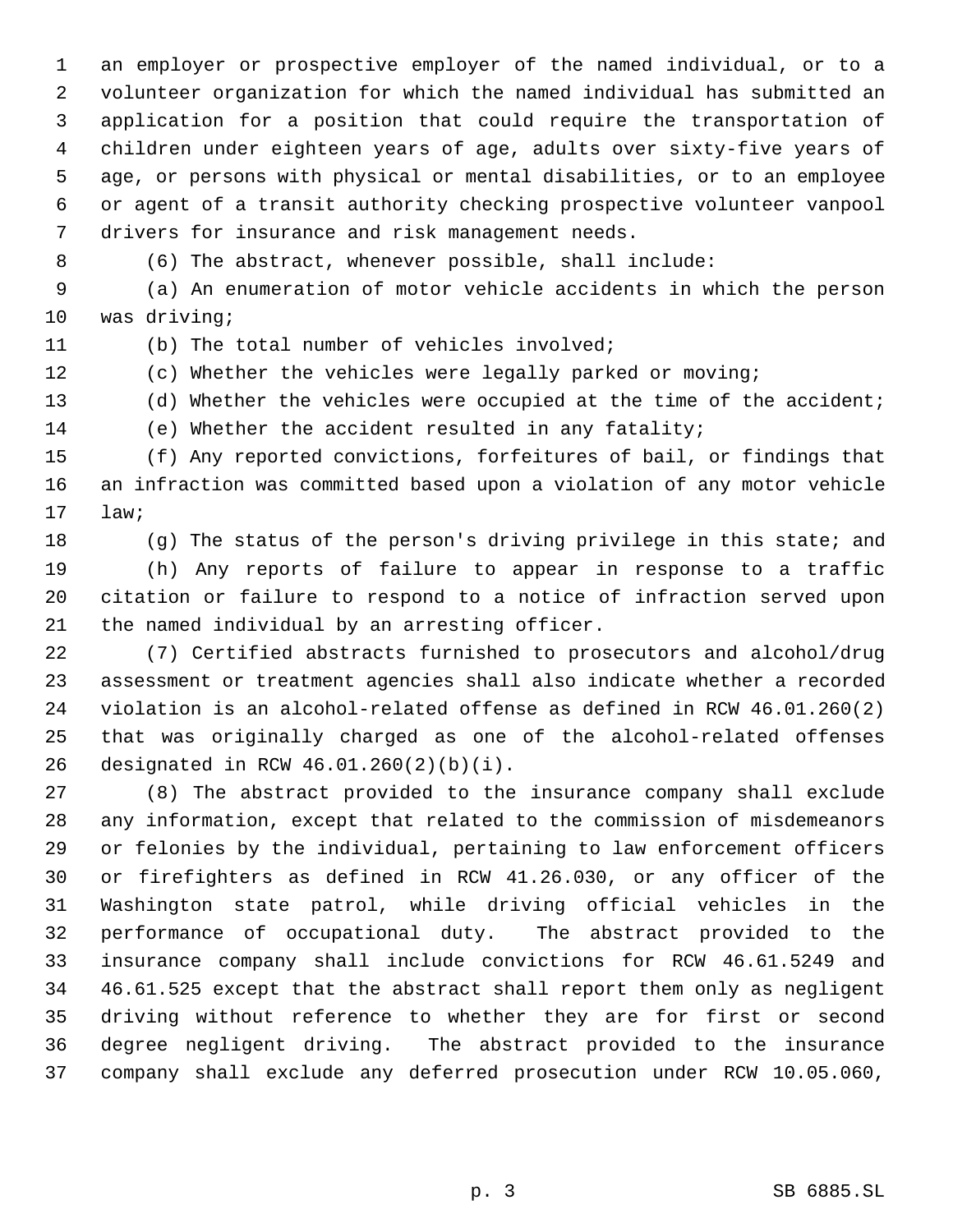except that if a person is removed from a deferred prosecution under RCW 10.05.090, the abstract shall show the deferred prosecution as well as the removal.

 (9) The director shall collect for each abstract the sum of ten dollars, fifty percent of which shall be deposited in the highway safety fund and fifty percent of which must be deposited according to RCW 46.68.038.

 (10) Any insurance company or its agent receiving the certified abstract shall use it exclusively for its own underwriting purposes and shall not divulge any of the information contained in it to a third party. No policy of insurance may be canceled, nonrenewed, denied, or have the rate increased on the basis of such information unless the policyholder was determined to be at fault. No insurance company or its agent for underwriting purposes relating to the operation of commercial motor vehicles may use any information contained in the abstract relative to any person's operation of motor vehicles while not engaged in such employment, nor may any insurance company or its agent for underwriting purposes relating to the operation of noncommercial motor vehicles use any information contained in the abstract relative to any person's operation of commercial motor vehicles.

 (11) Any employer or prospective employer or an agent acting on behalf of an employer or prospective employer, or a volunteer organization for which the named individual has submitted an application for a position that could require the transportation of children under eighteen years of age, adults over sixty-five years of age, or persons with physical or mental disabilities, receiving the certified abstract shall use it exclusively for his or her own purpose to determine whether the licensee should be permitted to operate a commercial vehicle or school bus, or operate a vehicle for a volunteer organization for purposes of transporting children under eighteen years of age, adults over sixty-five years of age, or persons with physical or mental disabilities, upon the public highways of this state and shall not divulge any information contained in it to a third party.

 (12) Any employee or agent of a transit authority receiving a certified abstract for its vanpool program shall use it exclusively for determining whether the volunteer licensee meets those insurance and risk management requirements necessary to drive a vanpool vehicle. The